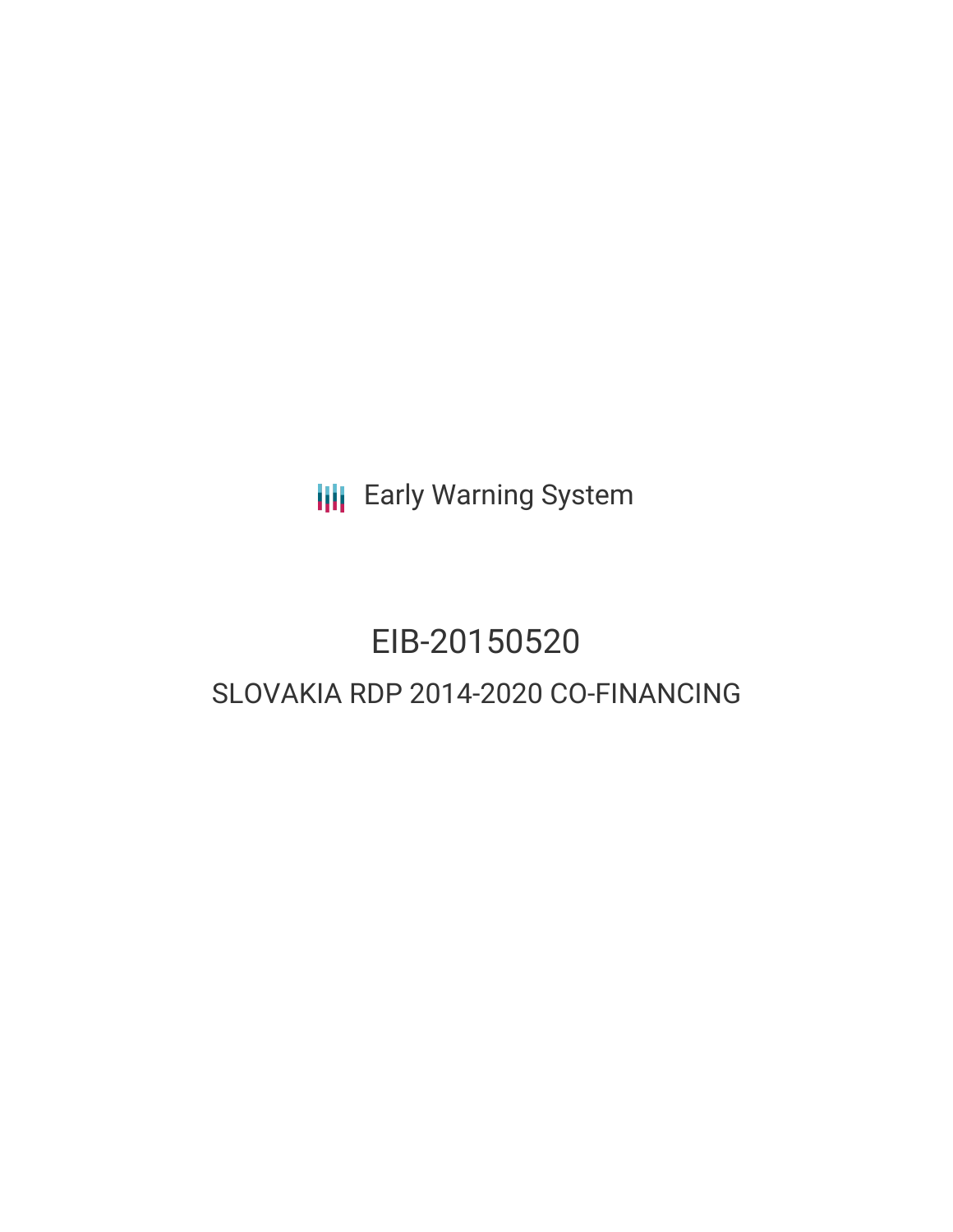#### **Quick Facts**

| <b>Countries</b>               | Slovakia                                                   |
|--------------------------------|------------------------------------------------------------|
| <b>Financial Institutions</b>  | European Investment Bank (EIB)                             |
| <b>Status</b>                  | Approved                                                   |
| <b>Bank Risk Rating</b>        | U                                                          |
| <b>Voting Date</b>             | 2016-12-22                                                 |
| <b>Borrower</b>                | MINISTRY OF AGRICULTURE AND RURAL DEVELOPMENT              |
| <b>Sectors</b>                 | Agriculture and Forestry, Climate and Environment, Finance |
| <b>Investment Type(s)</b>      | Loan                                                       |
| <b>Investment Amount (USD)</b> | \$261.28 million                                           |
| <b>Project Cost (USD)</b>      | \$2.102.76 million                                         |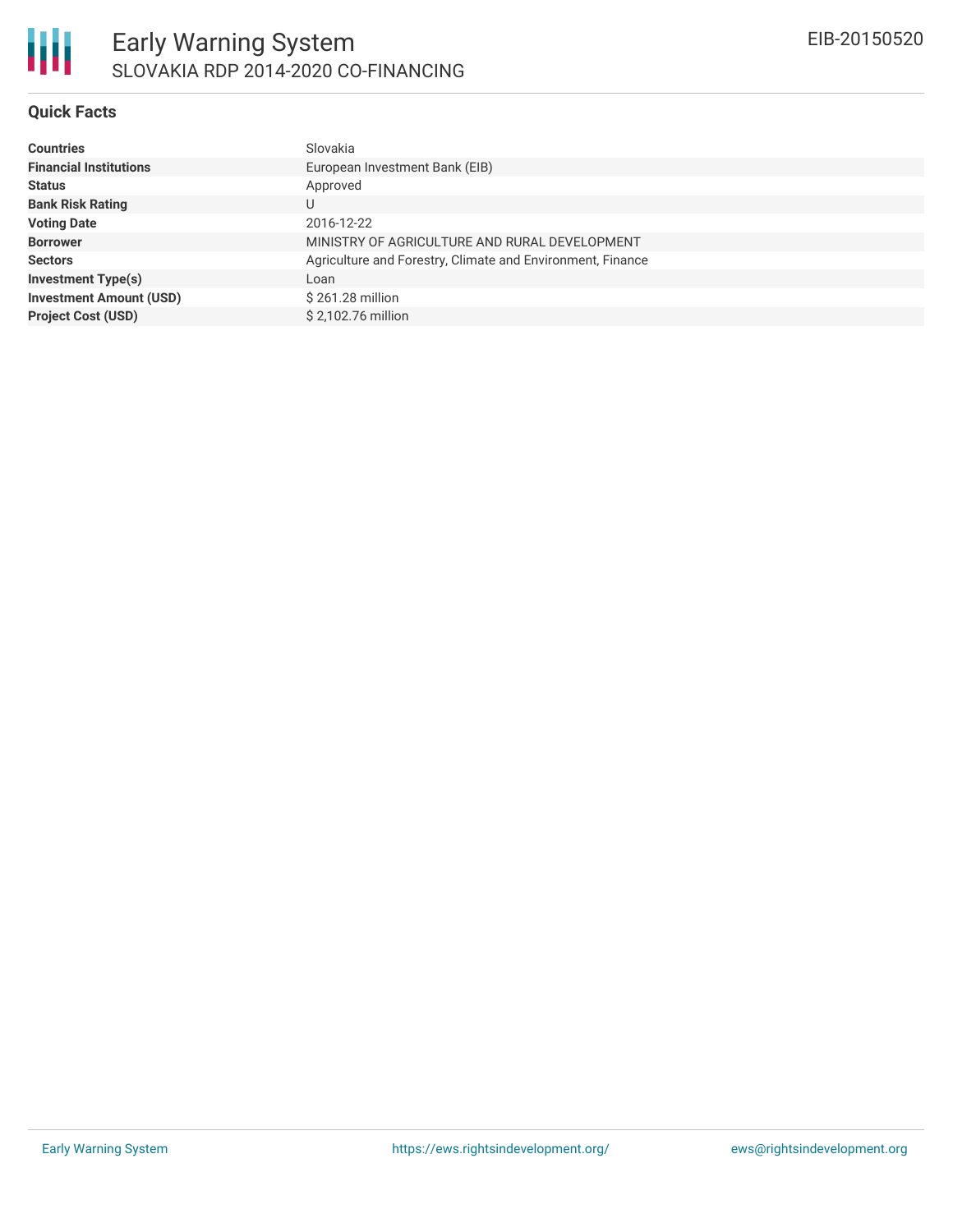

# **Project Description**

This project finances support for Slovakia's Rural Development Programme (RDP), which invests in small and medium-sized enterprises, climate action, environmental protection, and improved resource efficiency.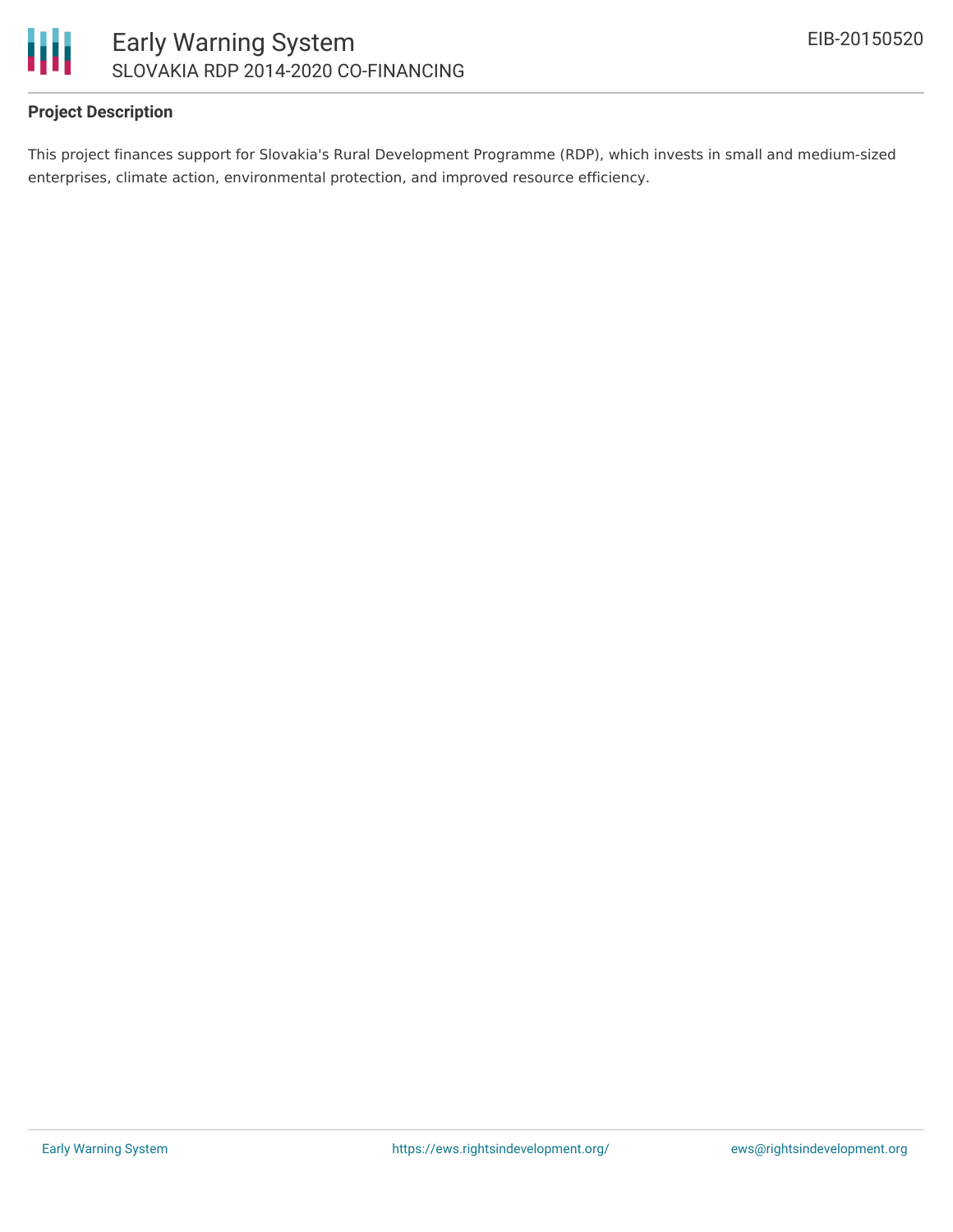

# **Investment Description**

European Investment Bank (EIB)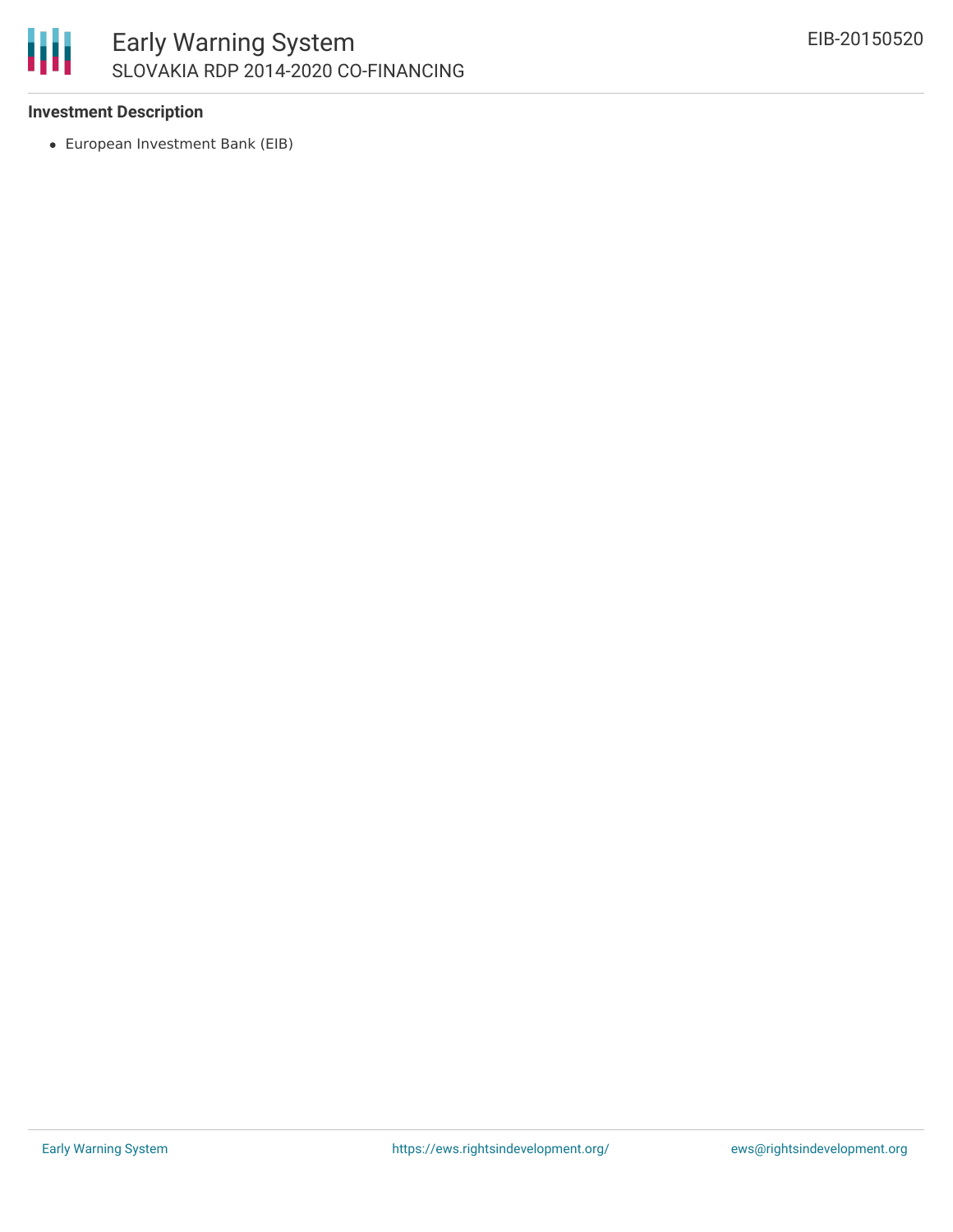

## **Contact Information**

\*No contacts available\*

#### ACCOUNTABILITY MECHANISM OF EIB

The EIB Complaints Mechanism is designed to facilitate and handle complaints against the EIB by individuals, organizations or corporations affected by EIB activities. When exercising the right to lodge a complaint against the EIB, any member of the public has access to a two-tier procedure, one internal - the Complaints Mechanism Office - and one external - the European Ombudsman. A complaint can be lodged via a written communication addressed to the Secretary General of the EIB, via email to the dedicated email address complaints@eib.org, by completing the online complaint form available at the following address: http://www.eib.org/complaints/form, via fax or delivered directly to the EIB Complaints Mechanism Division, any EIB local representation office or any EIB staff. For further details, check:

http://www.eib.org/attachments/strategies/complaints\_mechanism\_policy\_en.pdf

When dissatisfied with a complaint to the EIB Complaints Mechanism, citizens can then turn towards the European Ombudsman. A memorandum of Understanding has been signed between the EIB and the European Ombudsman establishes that citizens (even outside of the EU if the Ombudsman finds their complaint justified) can turn towards the Ombudsman on issues related to 'maladministration' by the EIB. Note that before going to the Ombudsman, an attempt must be made to resolve the case by contacting the EIB. In addition, the complaint must be made within two years of the date when the facts on which your complaint is based became known to you. You can write to the Ombudsman in any of the languages of the European Union. Additional details, including filing requirements and complaint forms, are available at: http://www.ombudsman.europa.eu/atyourservice/interactiveguide.faces